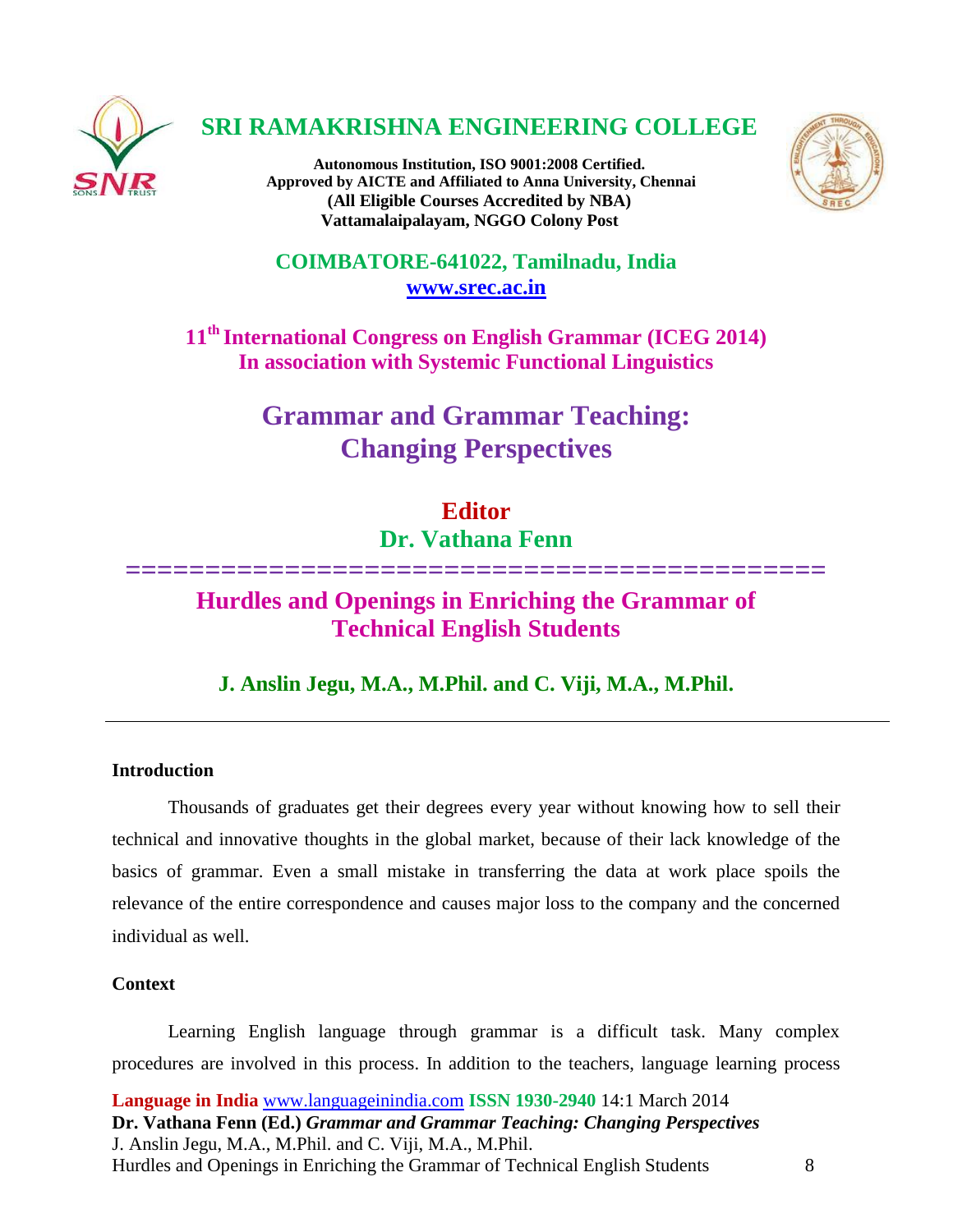involves the use of well-designed instructional materials, effective methods, classroom environment, and tools for testing. Hence, when these factors are rightly executed, students learn the second language better to meet their professional and personal requirements. However, the priority given to these factors has been changing for various reasons including new models of learning and changing demands from learners to meet their job requirements. Content Based Instruction (CBI) is found these days helping students to learn their language more effectively.

#### **Openings**

Content-Based Instruction (CBI) is a method that can successfully be implemented in the engineering colleges to enhance students' skills in grammar as well as other items. Binton (1989) says that content-Based Instruction is "the integration of a particular content (e.g ., math, science, social studies) with second language aims... It refers to the concurrent teaching of academic subject matter and second language skills" (174).

### **Content-Based Teaching Strategy**

Through Content-Based Instruction students acquire abilities in English language, not only to communicate, but also to use it as a tool to comprehend the subject matter. It also enables the students to explore their ideas that they have learned from their own other academic subjects using English language. Snow (2001) says: "Content Based Instruction (CBI) is designed to provide second-language learners instruction in content and language ... ; content is interpreted as the use of subject matter as a vehicle for second or foreign language teaching/learning " (257).

Krashen (1982) suggests: "In Content-Based Instruction, students can acquire the content area of the subject matter with comprehensible input, and simultaneously increase their language skills" (187). Hence, in order to accomplish the goal of improving language skills, Krashen unambiguously suggests that the focus of teaching should be on the authentic and meaningful input and not on the grammatical form. Thus, though the primary aim is to improve the grammatical standards of the students, the students develop their knowledge and skills in their chosen field during the course of the implementation of this method.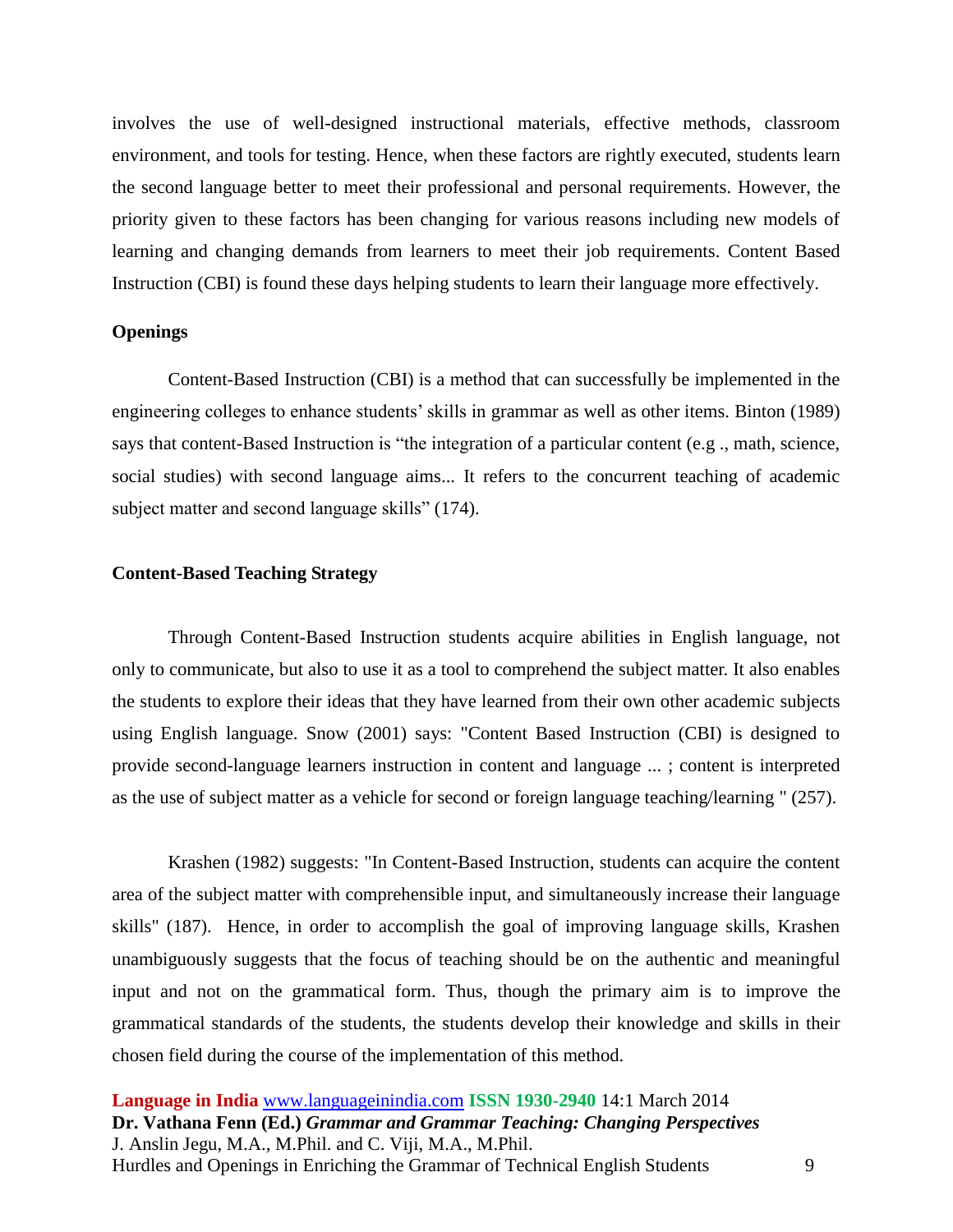### **Two CBI Methods**

Two methods are involved in the process of Content Based Instruction (CBI), namely, Language Based Model and Theme Based Model. As far as the Technical English students are concerned, the Language Based Model may be exploited.

Goodman (1986) and Smith (1971) argue that "Language is not learned from the part to the whole, but from the whole to the whole to the part, and all language functions interrelate" (247). Therefore, the students may be exposed to a holistic process to increase their language ability as well as the expression of their own content.

A good teacher can incorporate Content-Based Instruction to efficiently teach and expose academic subject matter as well as language skills to the students. Brinton, et al. (1989) identifies a number of advantages of Content-Based teaching. For instance, teachers can impart the knowledge of vocabulary, grammar, paragraph structure, interactive skills, and styles of writing, even as they teach the contents of various subjects.

#### **Background of the Study**

There are two important steps in Content Based Instruction (CBI), namely, increasing the motivation and the interest of the students. Grabe and Stoller argue that "Motivation and interest are the prominent factors that in fact, support the students ... to learn complex skills (125).

Alexander and Jetton advocate the same view stating, "When students are motivated and interested in the material, they make greater connections between topics, elaborations with learning material" (214).

#### **Statement of the Problem**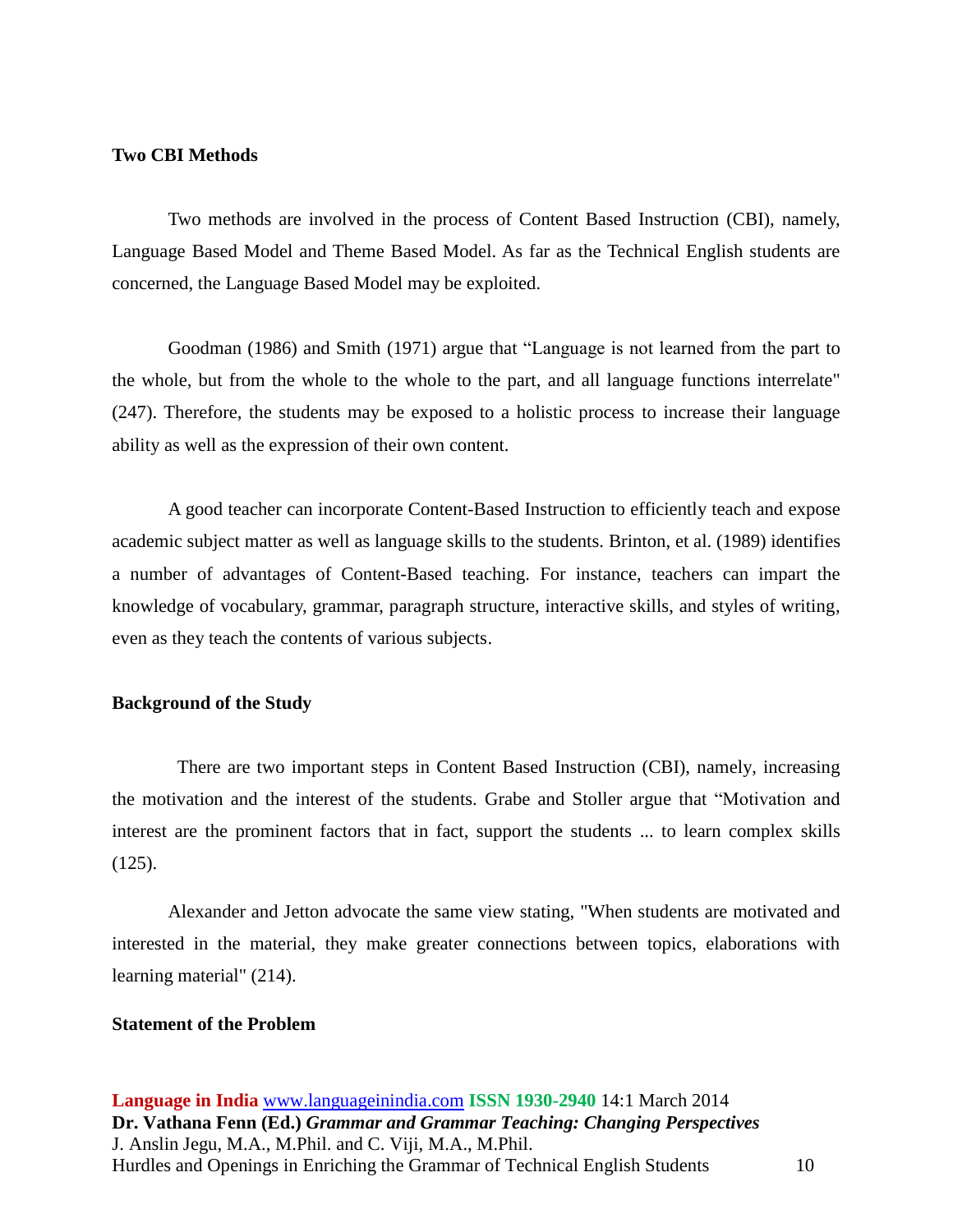Even after learning English for twelve years, many students can neither speak nor write appropriate and correct English. They commit many errors of grammar. Even after their entrance in the engineering college, they do not seem to improve upon their language skills. Even the students who studied English through English medium commit a lot of mistakes in grammar whereas the first generation learners do not even write the word *'grammar* with correct spelling. However, they may have more than average, better understanding of their other academic subjects such as Physics, Chemistry and Biology. Using Content Based Instruction (CBI) can help students using their skills and knowledge in other academic subjects to learn English.

#### **The Study**

In order to identify the reasons for the inability of Technical English students to master appropriate English grammar rules, we studied the responses of 100 first-generation collegegoers aged between 17 and18 years. They were under graduates belonging to various disciplines of four Engineering Colleges in Tamil Nadu, South India. These first generation learners had their schooling in regional medium (Tamil) and at the time of our study they were into the first semester of their engineering programme which is offered through the medium of English. Since the teachers who teach academic subjects other than English do not focus on grammar and even other communication errors, students may be said to listen to English as a language and as a medium of communication through the teaching of their English language teachers for about 50 to 55 minutes when they were in schools.

A questionnaire consisting of four statements was given to the respondents and they were asked to tick the appropriate response from among three choices, viz., *agree*, *disagree*, and *not sure* based on their experience from schooling. The four statements were also given in their mother tongue, Tamil. Furthermore, for better comprehension, each statement was explained to the students in an objective manner. (1) The *concepts* given in my grammar books were closer to me; (2) I was able to *identify* with the same form of the grammar in the lessons; (3) The grammar which I learned in classes helped me in my socio, cultural and academic grounds during the language activities; and (4) My Technical English textbook made me to feel *comfortable* .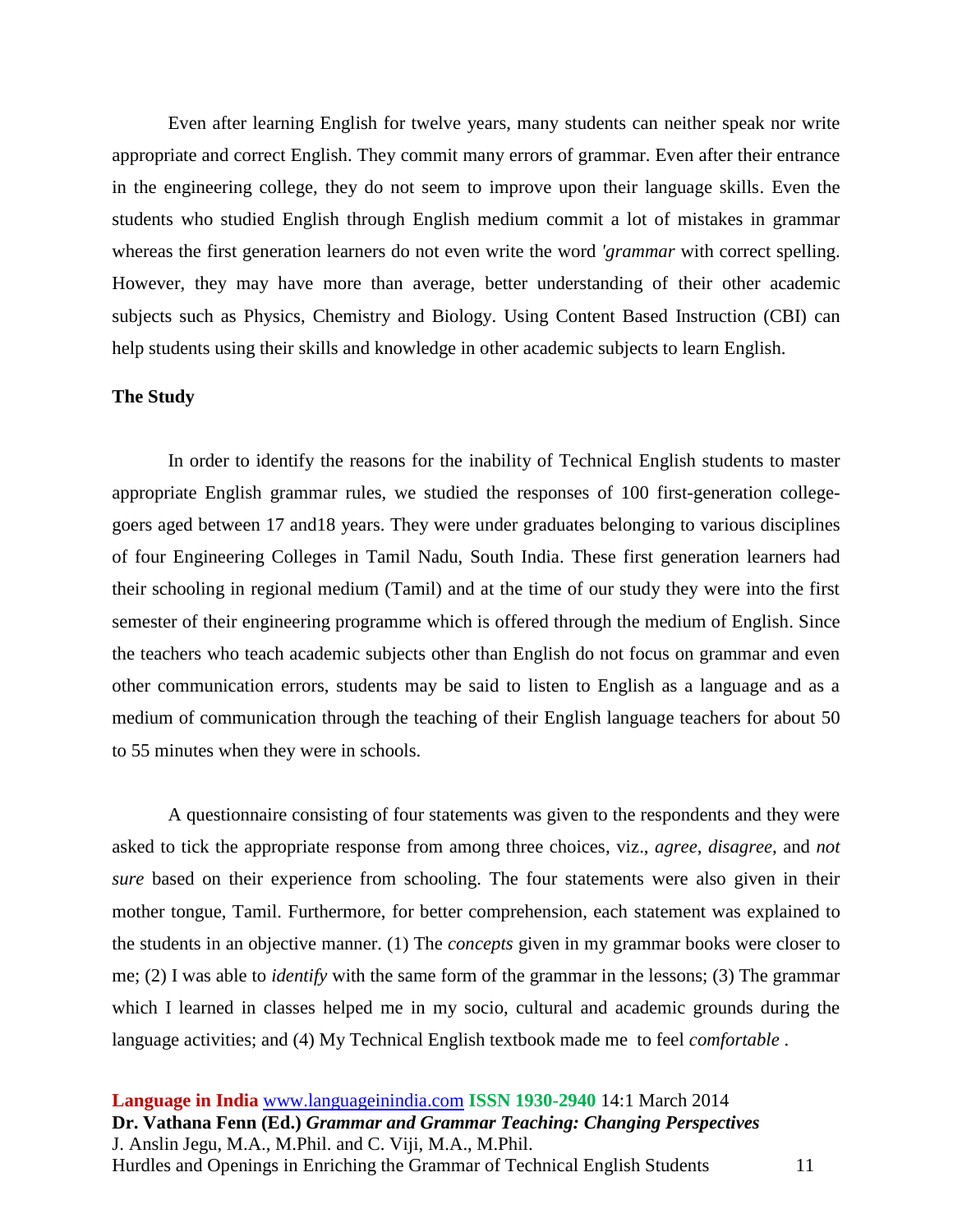The feedback showed that there was no connection between grammar given in the workbook and the learning ability of first generation learners because, many gave negative responses to all the four statements presented to them. Hence, the workbook of the learners has not made any sort of impact in their personal and socio backgrounds. The responses of the learners are given in the following graph:



#### **Findings of the Study**

The findings shown through the graph represent the impact of grammar in learning their English. From the above-mentioned responses, it is obvious that there is no special use of the grammar in their book. Hence, the overall percentage of learners who are not happy with the learning grammar is 80%, whereas, partly 17% learners are positive about their opinion on the usefulness of the grammar and 3% of the learners do not even properly understand the problems given in the questionnaire. It can be concluded that the grammar introduced in the grammar book did not help them in learning to speak or write error-free English.

### **Conclusion**